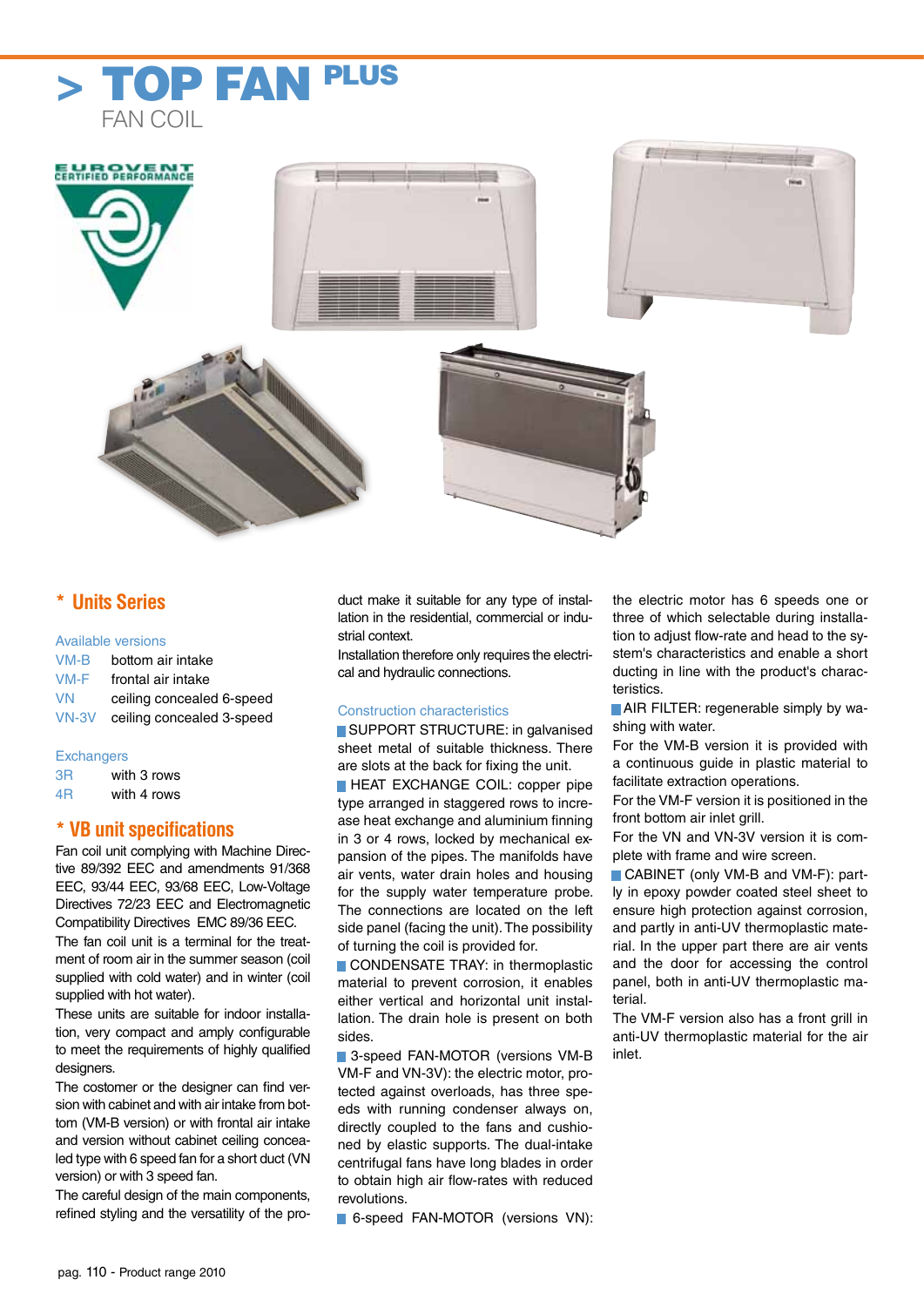# \* Main accessories/Options

# ADJUSTMENT CONTROLS

INSTALLATION ONUNIT Cabinet switch Cabinet standard thermostat Cabinet advanced thermostat

REMOTE INSTALLATION Remote switch Remote standard thermostat Remote advanced thermostat

#### COMMON ACCESSORIES

Hot-start consent thermostat 4XUT system 8SF Zone Master control 8SF main power module 8SF Local unit Expansion for systems with 4 pipes Expansion electrical heater management KNX expansion Supplementary tray vertical installation Supplementary tray horizontal installation 3-way valve main coil 3-4 R 2-way valve main coil 3-4 R Supplementary coil heating only 3-way valve supplementary coil 2-way valve supplementary coil Single-phase electrical heater Condensate drain pump

## VM-B and VM-F ACCESSORIES

Support feet (VM-B only) Adjustable fins Outside air inlet damper with front grill (VM-B only) Damper motor with single-phase power supply (VM-B only) Rear closing panel

## VN and VN-3V ACCESSORIES

Inlet grill Straight inlet flange Perpendicular inlet flange Straight outlet flange Perpendicular outlet flange Inlet plenum Outlet plenum Outlet grill

| <b>Common Data</b>                 |        | 15   | 20   | 30   | 40   | 50   | 60   | 80   | 100  | 120  |         |
|------------------------------------|--------|------|------|------|------|------|------|------|------|------|---------|
| $N^{\circ}$ fan                    |        |      |      |      |      | 2    | 2    | 2    | 2    | 2    | Ν°      |
|                                    | max.   | 215  | 280  | 410  | 515  | 615  | 750  | 1050 | 1200 | 1350 | $m^3/h$ |
| Air flow rate                      | med.   | 170  | 210  | 310  | 400  | 510  | 600  | 850  | 970  | 1070 | $m^3/h$ |
|                                    | min    | 110  | 140  | 220  | 290  | 350  | 410  | 570  | 670  | 720  | $m^3/h$ |
| VN-3V external static pressure     |        | 0    | 0    | 0    | 0    | 0    | 0    | 0    | 0    | 0    | Pa      |
| VN external static pressure        |        | 20   | 20   | 40   | 40   | 40   | 50   | 50   | 30   | 30   | Pa      |
| Heating capacity electrical heater |        | 800  | 800  | 1500 | 1500 | 2200 | 2200 | 2200 | 2600 | 2600 | W       |
| VM-B unit weight                   | 3 rows | 15   | 15   | 21   | 21   | 28   | 28   | 28   | 36   | 36   | kg      |
| VM-F unit weight                   | 3 rows | 14   | 14   | 20   | 20   | 27   | 27   | 27   | 34   | 34   | kg      |
| VN e VN-3V unit weight             | 3 rows | 11   | 11   | 15   | 15   | 22   | 22   | 22   | 29   | 29   | kg      |
| VM-B unit weight                   | 4 rows | 15,8 | 15,8 | 22,5 | 22,5 | 30   | 30   | 30   | 39   | 39   | kg      |
| VM-F unit weight                   | 4 rows | 14,8 | 14,8 | 21,5 | 21,5 | 29   | 29   | 29   | 37   | 37   | kg      |
| VN e VN-3V unit weight             | 4 rows | 11,8 | 11,8 | 16,5 | 16,5 | 24   | 24   | 25   | 32   | 32   | kg      |
| Condensation draining connections  |        | 16   | 16   | 16   | 16   | 16   | 16   | 16   | 16   | 16   | Ø       |

## **Dimensions**







| $\frac{7}{3}$<br>4q | 137,5                       | в           | 137,5  |     |
|---------------------|-----------------------------|-------------|--------|-----|
| $\frac{246,5}{52}$  |                             |             |        | 60  |
| r.                  |                             |             | H      |     |
|                     |                             |             | е<br>ħ |     |
| 494<br>278          | I<br>ı                      | E<br>□<br>- |        | 494 |
|                     | $\overline{\varnothing}$ 16 |             |        |     |
| 100<br>7,5          |                             |             |        |     |

| Mod \ |    | $15 - 20$ |     | ,│ 30 -40  │50 - 60 - 80│ 100 - 120 <i>ˈ</i> |      |
|-------|----|-----------|-----|----------------------------------------------|------|
| A     | mm | 690       | 940 | 1190                                         | 1440 |
| B     | mm | 415       | 665 | 915                                          | 1165 |

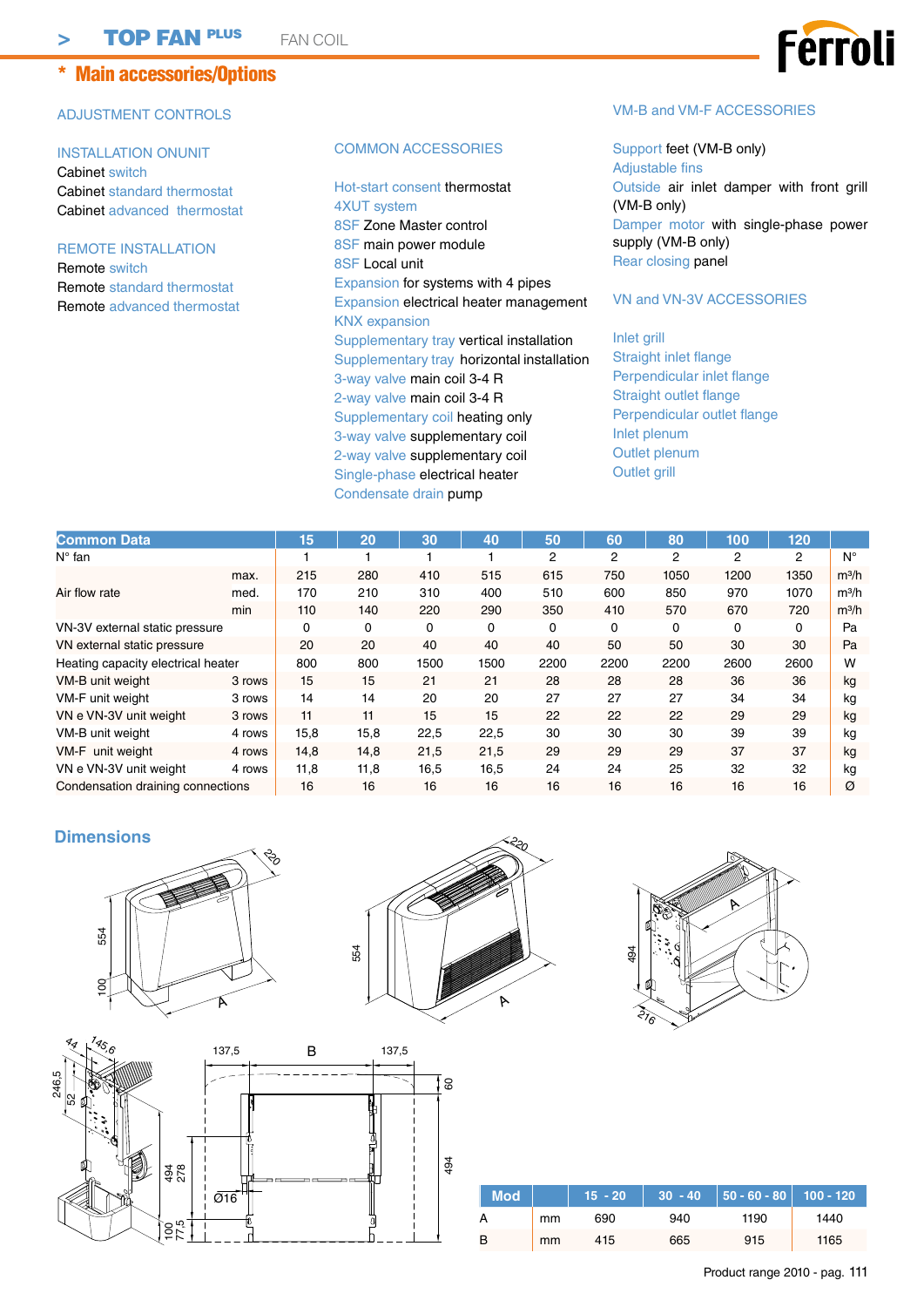## **3 rows coil data**

|                                           |          | 15           | 20   | 30   | 40           | 50           | 60             | 80             | 100   | 120   |             |
|-------------------------------------------|----------|--------------|------|------|--------------|--------------|----------------|----------------|-------|-------|-------------|
| Total Cooling Capacity *                  | max. (E) | 1100         | 1400 | 2100 | 2800         | 3400         | 4000           | 4900           | 6100  | 6850  | W           |
|                                           | med.     | 980          | 1200 | 1850 | 2450         | 3010         | 3550           | 4350           | 5500  | 6100  | W           |
|                                           | min      | 770          | 950  | 1450 | 1900         | 2390         | 2800           | 3600           | 4400  | 5000  | W           |
|                                           | max. (E) | 850          | 1060 | 1620 | 2060         | 2420         | 2900           | 3800           | 4630  | 5300  | W           |
| Sensible Cooling Capacity *               | med.     | 735          | 910  | 1400 | 1780         | 2245         | 2550           | 3350           | 4045  | 4630  | W           |
|                                           | min      | 560          | 705  | 1090 | 1390         | 1710         | 1985           | 2735           | 3155  | 3720  | W           |
| Dehumidifying max speed                   |          | 350          | 490  | 670  | 1050         | 1150         | 1550           | 1600           | 2100  | 2200  | g/h         |
| Water flow rate $*(E)$                    |          | 189          | 241  | 361  | 482          | 585          | 688            | 843            | 1049  | 1178  | l/h         |
| Water pressure drop (E)                   |          | 4,4          | 6,9  | 14,6 | 23           | 14           | 18             | 19,1           | 9,9   | 12,5  | Kpa         |
|                                           | max. (E) | 2800         | 3650 | 5500 | 6500         | 7800         | 9400           | 12500          | 14900 | 15800 | W           |
| <b>Heating Capacity **</b>                | med.     | 2400         | 3150 | 4550 | 5450         | 6600         | 7900           | 10800          | 12500 | 13270 | W           |
|                                           | min      | 1800         | 2250 | 3400 | 4000         | 4930         | 5800           | 8300           | 9600  | 10000 | W           |
| Water flow rate **                        |          | 241          | 314  | 473  | 559          | 671          | 808            | 1075           | 1281  | 1359  | 1/h         |
| Water pressure drop **                    |          | 5,1          | 8,6  | 17,6 | 24,2         | 14           | 18,1           | 17,7           | 10,8  | 12,1  | Kpa         |
| Heating Capacity *** (E)                  |          | 1700         | 2050 | 3200 | 3850         | 4300         | 5100           | 7200           | 8080  | 9300  | W           |
| Water pressure drop *** (E)               |          | 3,6          | 5,3  | 9,6  | 15,2         | 13           | 14,6           | 15             | 8     | 10,1  | Kpa         |
|                                           | max. (E) | 1250         | 1650 | 2550 | 3150         | 3690         | 4100           | 5050           | 6200  | 6950  | W           |
| Heating capacity<br>of supplementary coil | med.     | 1070         | 1420 | 2110 | 2640         | 3150         | 3440           | 4360           | 5200  | 6190  | W           |
|                                           | min      | 860          | 1130 | 1750 | 2150         | 2320         | 2820           | 3480           | 4250  | 4800  | W           |
| Water flow rate                           |          | 108          | 142  | 219  | 271          | 317          | 353            | 434            | 533   | 598   | 1/h         |
| Water pressure drop                       |          | 1,8          | 3    | 8,7  | 13,2         | 4            | 4,1            | 6,88           | 12,8  | 16,1  | Kpa         |
| $N^{\circ}$ fan                           |          | $\mathbf{1}$ | 1    | 1    | $\mathbf{1}$ | $\mathbf{2}$ | $\overline{c}$ | $\overline{c}$ | 2     | 2     | $N^{\circ}$ |
| Max power input motor $(E)$               |          | 30           | 38   | 33   | 60           | 40           | 70             | 120            | 120   | 160   | W           |
|                                           | max.     | 43           | 47   | 50   | 54           | 51           | 55             | 62             | 61    | 64    | dB(A)       |
| Sound power level (E)                     | med.     | 39           | 42   | 43   | 48           | 44           | 49             | 57             | 57    | 59    | dB(A)       |
|                                           | min      | 32           | 35   | 36   | 41           | 36           | 38             | 48             | 49    | 51    | dB(A)       |
|                                           | max.     | 34           | 38   | 41   | 45           | 42           | 46             | 53             | 52    | 55    | dB(A)       |
| Sound pressure level                      | med.     | 30           | 33   | 34   | 39           | 35           | 40             | 48             | 48    | 50    | dB(A)       |
|                                           | min      | 23           | 26   | 27   | 32           | 27           | 29             | 39             | 40    | 42    | dB(A)       |
| Water connection 3R                       | F        | 3/4"         | 3/4" | 3/4" | 3/4"         | 3/4"         | 3/4"           | 3/4"           | 3/4"  | 3/4"  | Ø           |
| Water connection 1R                       | F        | 1/2"         | 1/2" | 1/2" | 1/2"         | 1/2"         | 1/2"           | 1/2"           | 1/2"  | 1/2"  | Ø           |
| Water content 3R coil                     |          | 0,82         | 0,82 | 1,26 | 1,26         | 1,88         | 1,88           | 1,88           | 2,42  | 2,42  |             |
| Water content 1R coil                     |          | 0,22         | 0,22 | 0,36 | 0,36         | 0,5          | 0,5            | 0,5            | 0,64  | 0,64  |             |

NOTES:

\* Room Air T=27°C D.B. / 19°C W.B. , IN/OUT water 7°/12°C, nominal air flow-rate; For medium and minimum fan speed, water delivery as in maximum speed.

\*\* Room Air T=20°C D.B. , IN/OUT water 70°/60°C, nominal air flow-rate; for medium and minimum fan speed, water delivery as in maximum speed.

\*\*\* Room Air T=20°C D.B., inlet water 50°C, water delivery as in cooling; Values referred to nominal air flow-rate.

SWL : Sound power levels, referred to 1x10-12 W in dB(A), measured in accordance with Standard ISO 9614 and certified according to the Eurovent certification programme. Eurovent certification (E) only refers to the Total Sound Power in dB(A) which is therefore the only binding acoustic data.

SPL : sound pressure in a 100 m3 place with reverberation time of 0.5 seconds.

(E) Declared data according to the certification programme LCP EUROVENT